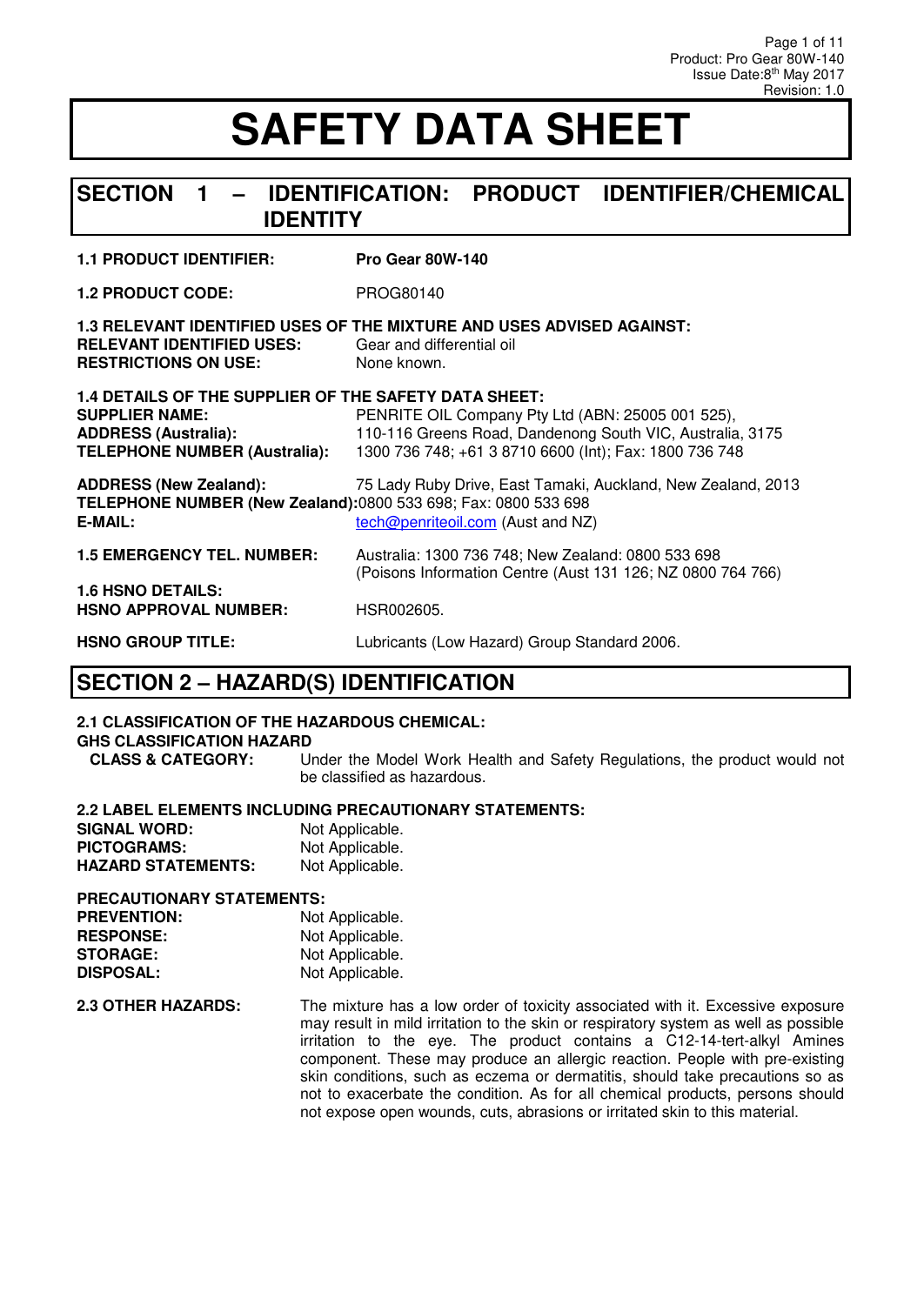## **SECTION 3 – COMPOSITION / INFORMATION ON INGREDIENTS**

| <b>INGREDIENTS</b>                       | <b>CAS NUMBER</b> | Concentration<br>$%$ W/W | <b>GHS</b><br>Classification* |
|------------------------------------------|-------------------|--------------------------|-------------------------------|
| Polyalphaolefin                          |                   | 10% - 20%                | Not Applic                    |
| Methacrylate copolymer**                 | Proprietary       | 10% - 20%                | Eye Irrit 2A - H319           |
| 1-Dodecene, polymer with 1-decene,       |                   |                          |                               |
| hydrogenated                             | 151006-60-9       | 5% - 20%                 | Not Applic                    |
| Distillates, petroleum, hydrotreated     |                   |                          |                               |
| heavy paraffinic                         | 64742-54-7        | $5% - 15%$               | Not Applic                    |
| 1-Decene, homopolymer, hydrogenated      | 68037-01-4        | < 10%                    | Not Applic                    |
| Mineral Oil Lubricating Base Stock       | Mixture           | 3% - 8%                  | Not Applic                    |
| Amines, C12-14-tert-alkyl                | 68955-53-3        | $0.5\% - <1\%$           | Acut Tox 4 - H302             |
|                                          |                   |                          | <b>Acut Tox 3 - H311</b>      |
|                                          |                   |                          | Skin Corr 1B - H314           |
|                                          |                   |                          | <b>Skin Sen 1 - H317</b>      |
|                                          |                   |                          | <b>Acut Tox 2 - H330</b>      |
|                                          |                   |                          | Chron Aq Tox 1 - H410         |
| Alkyl phosphonate                        | Proprietary       | $< 0.6\%$                | <b>Skin Irrit 2 - H315</b>    |
|                                          |                   |                          | Eye Irrit 2A - H319           |
|                                          |                   |                          | Chron Aq Tox 3 - H412         |
| Phosphoric acid, bis(2-ethylhexyl) ester | 298-07-7          | $< 0.6\%$                | <b>Acut Tox 4 - H302</b>      |
|                                          |                   |                          | <b>Acut Tox 4 - H312</b>      |
|                                          |                   |                          | Skin Corr 1B - H314           |
| Alkoxylated long-chain alkanol borate    | Proprietary       | $< 0.6\%$                | <b>Skin Irrit 2 - H315</b>    |
|                                          |                   |                          | Eye Irrit 2A - H319           |
| 9-Octadecen-1-amine, (Z)-                | 112-90-3          | $< 0.6\%$                | <b>Acut Tox 4 - H302</b>      |
|                                          |                   |                          | Asp Haz 1 - H304              |
|                                          |                   |                          | Skin Corr 1B - H314           |
|                                          |                   |                          | STOT (SE) 3 - H335            |
|                                          |                   |                          | STOT (RE) 2 - H373            |
|                                          |                   |                          | Chron Aq Tox 1 - H410         |
| Phosphoric acid, 2-ethylhexyl ester      | 12645-31-7        | < 0.6%                   | Skin Irrit 2 - H315           |
|                                          |                   |                          | Eye Damage 1 - H318           |
| Complex mixture of additives             |                   | To 100%                  | Not Applic                    |

Not Applic = Not Applicable \* Please see Section 15 of this SDS for full text description of the Label Elements

\*\* Tests conducted by the additive package manufacturer, using this compound in base oils, indicate that this is present in the product at amounts well below the Concentration cut-off levels where the product would expect to be irritating to the eyes.

### **SECTION 4 – FIRST AID MEASURES**

| 4.1 DESCRIPTION OF NECESSARY FIRST AID MEASURES: |                                                                                                                                                                                                                                                                                                                                                                                                                                                                    |  |
|--------------------------------------------------|--------------------------------------------------------------------------------------------------------------------------------------------------------------------------------------------------------------------------------------------------------------------------------------------------------------------------------------------------------------------------------------------------------------------------------------------------------------------|--|
| <b>INGESTION:</b>                                | Rinse mouth out with water. Due to the blend of ingredients present, the<br>manufacturer recommends that if swallowed, do NOT induce vomiting. If<br>vomiting occurs, lean patient forward or place on left side (head-down position,<br>if possible) to maintain open airway and prevent aspiration. If irritation develops<br>or persists or vomiting has occurred after ingestion, seek medical assistance.                                                     |  |
| EYE:                                             | If in eyes, hold eyelids apart and flush the eye immediately with large amounts<br>of running water. Continue flushing for at least 15 minutes or until advised to<br>stop by a Doctor. Check for contact lenses. If there are contact lenses, these<br>should be removed after several minutes of rinsing by the exposed person or<br>medical personnel if it can be done easily. After flushing, if irritation develops or<br>persists, seek medical assistance. |  |
| <b>SKIN CONTACT:</b>                             | If skin or hair contact has occurred remove any contaminated clothing and<br>footwear, wash skin or hair thoroughly with soap and water. If irritation develops<br>or persists, consult a Doctor.                                                                                                                                                                                                                                                                  |  |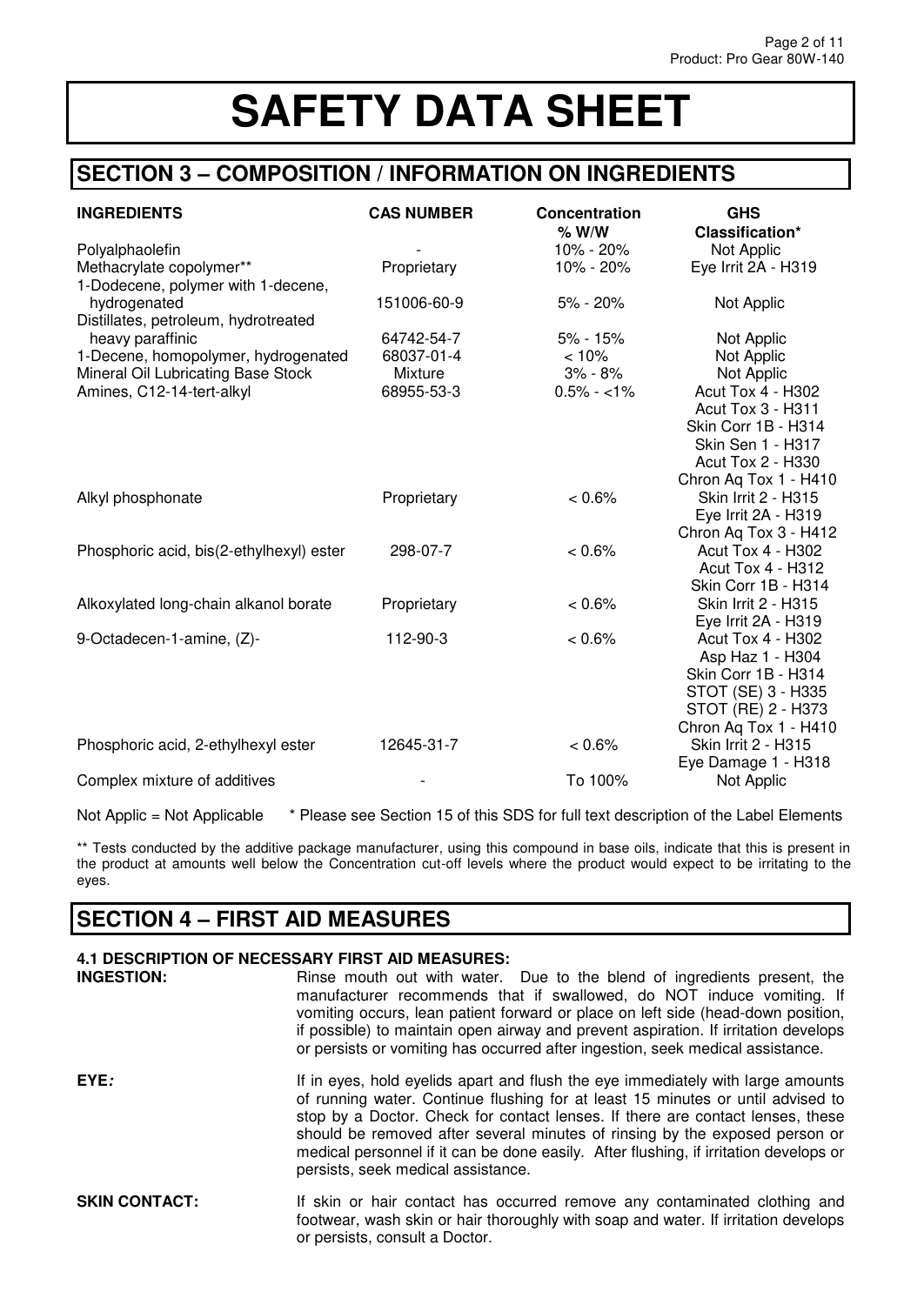# **SECTION 4 – FIRST AID MEASURES Continued**

| <b>INHALATION:</b>                            | If affected, remove the patient from further exposure into fresh air, if safe to do<br>so. If providing assistance, avoid exposure to yourself - only enter contaminated<br>environments with adequate respiratory equipment. Once removed, lay patient<br>down in a well-ventilated area and reassure them whilst waiting for medical<br>assistance. If not breathing, provide artificial respiration and seek immediate<br>medical assistance. If unconscious, place in a recovery position and seek<br>immediate medical assistance. If irritation develops or persists, consult a<br>Doctor. |
|-----------------------------------------------|--------------------------------------------------------------------------------------------------------------------------------------------------------------------------------------------------------------------------------------------------------------------------------------------------------------------------------------------------------------------------------------------------------------------------------------------------------------------------------------------------------------------------------------------------------------------------------------------------|
| <b>PROTECTION FOR FIRST</b><br><b>AIDERS:</b> | No personnel shall place themselves in a situation that is potentially hazardous<br>to themselves. As the product is hydrocarbon based, if the person has ingested<br>the product, caution should be exercised in using direct mouth-to-mouth<br>resuscitation techniques. Always ensure that you are wearing gloves when<br>dealing with first aid procedures involving chemicals and/or blood.                                                                                                                                                                                                 |
| <b>FIRST AID FACILITIES:</b>                  | Eye wash fountain and safety showers are recommended in the area where the<br>product is used.                                                                                                                                                                                                                                                                                                                                                                                                                                                                                                   |
| <b>ACUTE:</b>                                 | 4.2 MOST IMPORTANT SYMPTOMS & EFFECTS, BOTH ACUTE & DELAYED, CAUSED BY EXPOSURE:<br>Ingestion or inhalation of vapours may lead to irritation of the mouth and<br>respiratory tract. Ingestion may lead to nausea and diarrhoea. Eye contact may<br>lead to localised burning, redness and tearing. Skin contact may lead to redness<br>or itching.                                                                                                                                                                                                                                              |
| <b>CHRONIC:</b>                               | Skin contact may aggravate/exacerbate existing skin conditions, such as<br>dermatitis. The product contains a C12-14-tert-alkyl Amines component. These<br>may produce an allergic reaction.                                                                                                                                                                                                                                                                                                                                                                                                     |
| <b>ADVICE TO DOCTOR:</b>                      | 4.3 INDICATION OF ANY IMMEDIATE MEDICAL ATTENTION AND SPECIAL TREATMENT NECESSARY:<br>Treat symptomatically. As the product is hydrocarbon based, if vomiting has<br>occurred after ingestion, the patient should be monitored for adverse effects to<br>ensure that the product has not aspirated into the lungs.                                                                                                                                                                                                                                                                               |

# **SECTION 5 – FIRE FIGHTING MEASURES**

| <b>5.1 EXTINGUISHING MEDIA:</b><br><b>SUITABLE MEDIA:</b> | Use extinguishing media appropriate for surrounding fire. Use carbon dioxide,<br>foam, dry chemical or water spray. Spray down fumes resulting from fire.                                                                                   |  |
|-----------------------------------------------------------|---------------------------------------------------------------------------------------------------------------------------------------------------------------------------------------------------------------------------------------------|--|
| <b>UNSUITABLE MEDIA:</b>                                  | Avoid using full water jet directed at residual material that may be burning.<br>Water may cause splattering on hot residue. Product will float on water.                                                                                   |  |
|                                                           | 5.2 SPECIAL HAZARDS ARISING FROM THE SUBSTANCE OR MIXTURE:                                                                                                                                                                                  |  |
| <b>COMBUSTION HAZARDS:</b>                                | Combustion may produce oxides of carbon, nitrogen and phosphorus, as well<br>as smoke and irritating vapours.                                                                                                                               |  |
| <b>5.3 ADVICE FOR FIREFIGHTERS:</b>                       |                                                                                                                                                                                                                                             |  |
| FIRE:                                                     | This product is not flammable under conditions of use. It is a hydrocarbon-<br>based liquid that will burn if preheated - Typical Flash Point > 180°C. Keep<br>storage tanks, pipelines, fire exposed surfaces, etc. cool with water spray. |  |
| <b>HAZCHEM CODE:</b>                                      | Not applicable.                                                                                                                                                                                                                             |  |
| <b>EXPLOSION:</b>                                         | No information to indicate that the product is an explosion hazard. Extinguish all<br>sources of flame or spark. Closed containers may explode when exposed to<br>extreme heat.                                                             |  |
| <b>PROTECTIVE</b><br><b>EQUIPMENT:</b>                    | In the event of a fire, wear full protective clothing and self-contained breathing<br>equipment with full-face piece operated in the pressure demand or other<br>positive pressure mode.                                                    |  |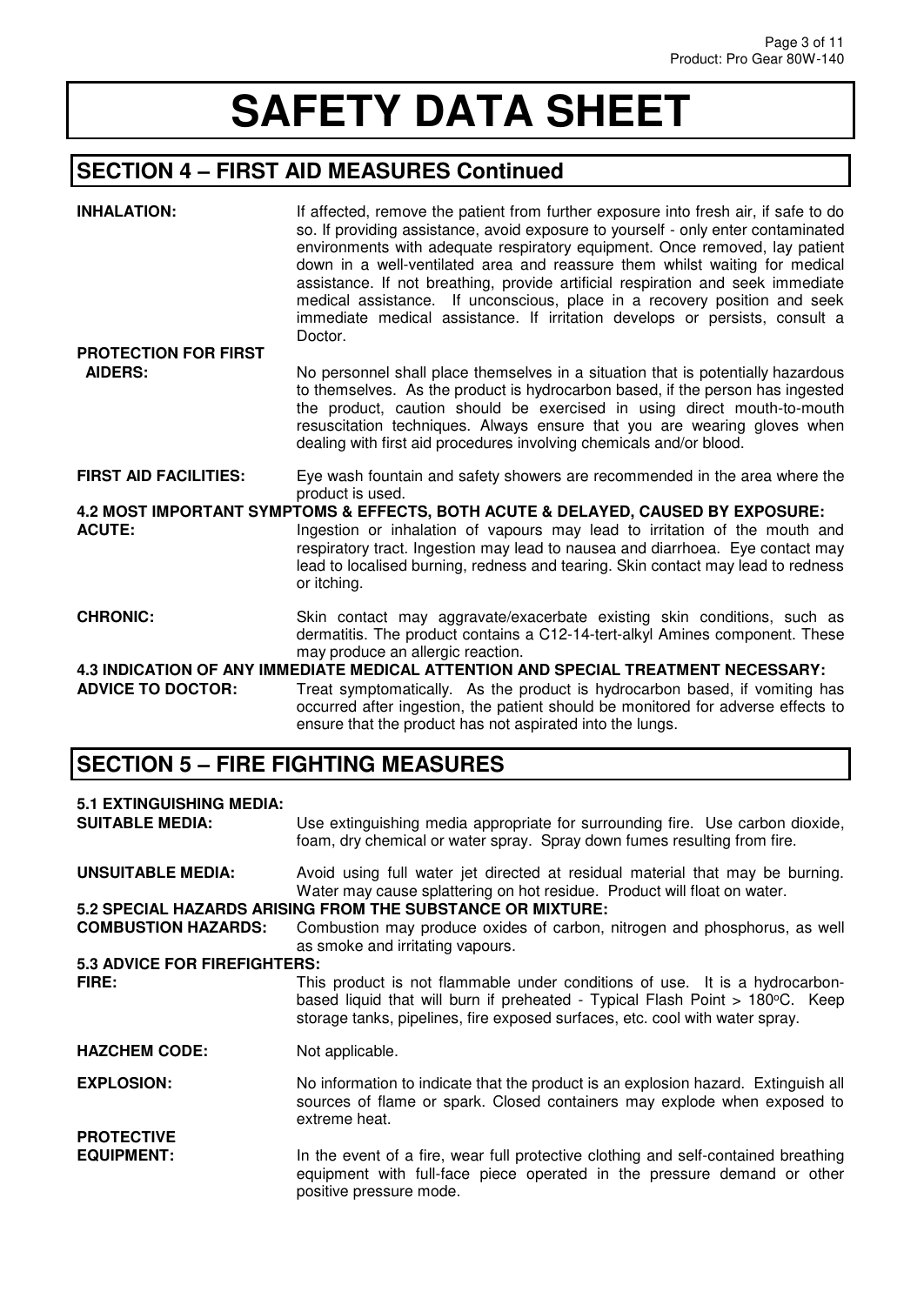## **SECTION 6 – ACCIDENTAL RELEASE MEASURES**

#### **6.1 PERSONAL PRECAUTIONS, PROTECTIVE EQUIPMENT AND EMERGENCY PROCEDURES:**

- **PERSONAL PROTECTION:** For small spills, wear Nitrile gloves, glasses/goggles, boots and full-length clothing. During routine operation a respirator is not required. However, if mists or vapours are generated, an approved organic vapour/particulate respirator is required. For large spills, or in confined spaces, a full chemically resistant bodysuit is recommended and the atmosphere must be evaluated for oxygen deficiency. If in doubt about potential oxygen deficiency wear self-contained breathing apparatus.
- **CONTROL MEASURES:** Ventilate area and extinguish and/or remove all sources of ignition. Stop the leak if safe to do so. CAUTION: The spilled product will be slippery. Avoid contact with the spilled material.

**EMERGENCY PROCEDURES:** In the event of a spill or accidental release, notify the relevant authorities in accordance with all applicable regulations.

#### **6.2 ENVIRONMENTAL PRECAUTIONS:**

**SPILL ADVICE:** Do not allow product to enter drains, surface water, sewers or watercourses inform local authorities if this occurs.

#### **6.3 METHODS AND MATERIALS FOR CONTAINMENT AND CLEANING UP:**

- **CONTAINMENT:** Contain the spill and absorb with a proprietary absorbent material, sand or earth. For large spills prepare a bund/barrier/dyke ahead of the spill to confine the spill and allow later recovery. If there is the possibility of spills to enter drains, surface water, sewers or watercourses ensure bunding, or that drains are covered, to minimise the potential for this to occur.
- **CLEANING PROCEDURES:** Having contained the spill, as mentioned above, collect all material quickly and place used absorbent in suitable containers. Follow local regulations for the disposal of waste. For large spills that have been bunded, the material can be pumped into vessels and returned for reprocessing or destruction. Personnel must wear gloves, goggles or glasses, boots and full-length clothing during cleaning procedures. Wash contaminated area and objects with detergent and water after spill has been cleared. Rinse the cleaned area with water. Do not allow wash water or rinsings to enter drains, surface water, sewers or water courses.

### **SECTION 7 – HANDLING AND STORAGE, INCLUDING HOW THE CHEMICAL MAY BE SAFELY USED**

# **7.1 PRECAUTIONS FOR SAFE HANDLING:**

Avoid contact with the product by using appropriate protective equipment such as gloves, glasses or goggles and full-length clothing. Prevent small spills and leakage to avoid slip hazards. Properly dispose of any contaminated rags or cleaning materials in order to prevent fire hazards. Eating, drinking, and smoking should be prohibited in the area where this material is handled, stored and processed. Workers should follow good personal hygiene practices, such as washing hands before eating, drinking and smoking. Remove contaminated clothing and protective equipment before entering eating areas. Keep containers tightly closed when not in use. Prevent product from entering waterways, drains or sewers

# **7.2 CONDITIONS FOR SAFE STORAGE, INCLUDING ANY INCOMPATABILITIES:**

This product is a hydrocarbon-based liquid that will burn if preheated. Store in a dry, well ventilated area away from direct sunlight, ignition sources, oxidising agents, foodstuffs and clothing. Keep containers closed when not in use. Containers that have been opened must be carefully resealed and kept upright to prevent leakage.

**INCOMPATIBILITIES:** Oxidizing substances including strong acids.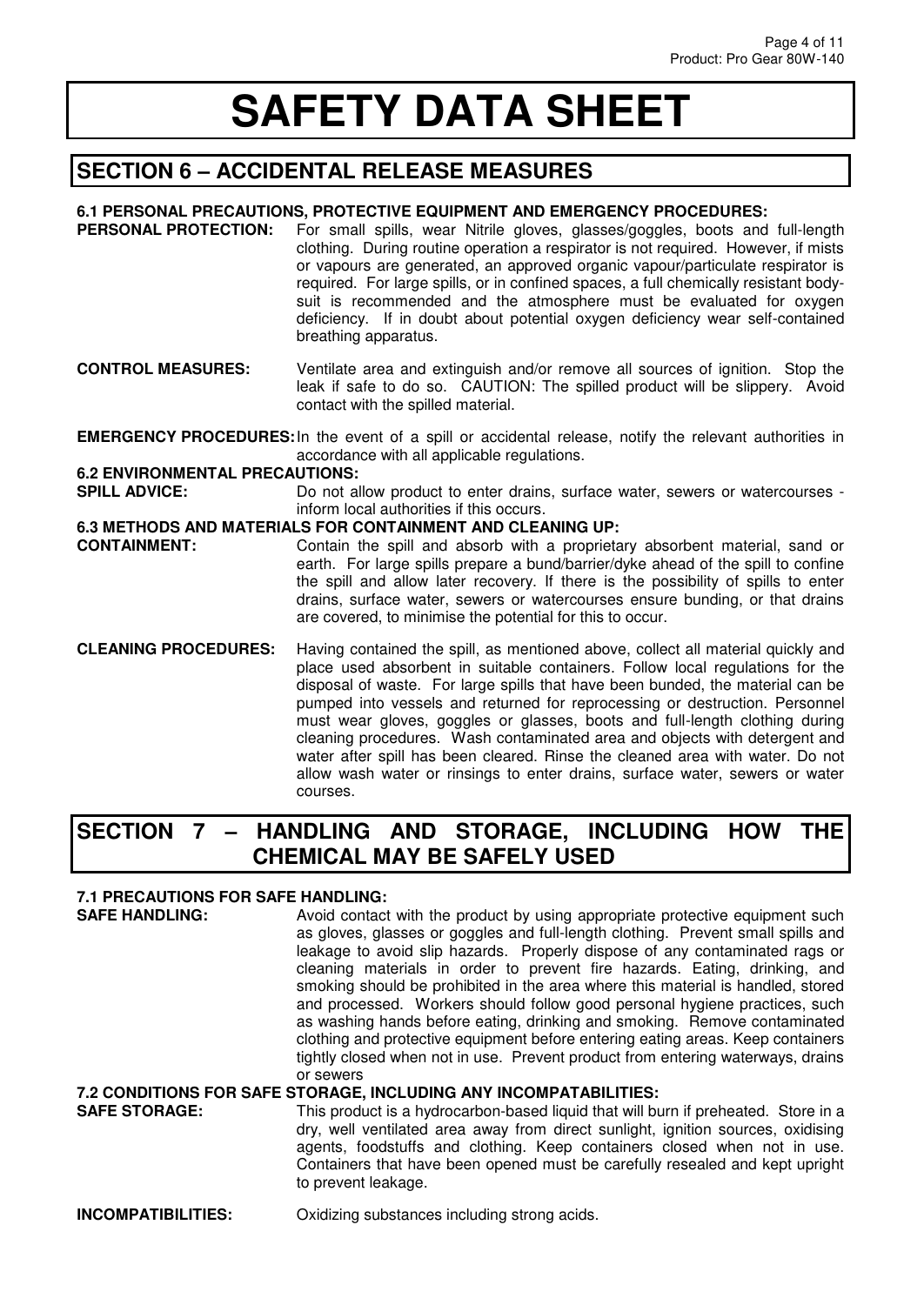# **SECTION 8 – EXPOSURE CONTROLS & PERSONAL PROTECTION**

#### **8.1 EXPOSURE CONTROL MEASURES:**

| 0. I EAI OUUILE UUITIIUE M                                                 |                                                                                                                                                                                                                                                                                                                                                                                                                                           |
|----------------------------------------------------------------------------|-------------------------------------------------------------------------------------------------------------------------------------------------------------------------------------------------------------------------------------------------------------------------------------------------------------------------------------------------------------------------------------------------------------------------------------------|
| <b>EXPOSURE LIMIT VALUES:</b>                                              | Exposure standards for the product have not been established. However, in the<br>operation of certain equipment or at elevated temperatures, if oil mists or<br>aerosols are generated the following Exposure Standard should be observed:<br>5 mg/m $3$<br>TWA:<br>10 mg/m <sup>3</sup> (ACGIH)<br>STEL:                                                                                                                                 |
| <b>8.2 BIOLOGICAL</b><br><b>MONITORING:</b>                                | No data available.                                                                                                                                                                                                                                                                                                                                                                                                                        |
| <b>8.3 CONTROL BANDING:</b><br><b>8.4 ENGINEERING CONTROLS:</b>            | No data available.                                                                                                                                                                                                                                                                                                                                                                                                                        |
| <b>ENGINEERING CONTROLS:</b><br><b>8.5 INDIVIDUAL PROTECTION MEASURES:</b> | Special ventilation is not normally required when using this product in normal<br>use scenarios. However, in the operation of certain equipment, at elevated<br>temperatures, or in confined spaces mists or vapour may be generated and<br>local exhaust ventilation should be provided to maintain airborne concentration<br>levels below the nominated exposure standard and at an acceptable level that<br>does not cause irritation. |
| <b>EYE &amp; FACE PROTECTION:</b>                                          | Wear safety glasses/goggles to avoid eye contact when handling. If there is a<br>risk of splashing during use, a full face shield is recommended. Use eye<br>protection in accordance with AS 1336 and AS 1337.                                                                                                                                                                                                                           |
| <b>SKIN (HAND) PROTECTION:</b><br><b>SKIN (CLOTHING)</b>                   | If there is the chance of contact with the material wear gloves to provide hand<br>protection. Nitrile rubber gloves are recommended.                                                                                                                                                                                                                                                                                                     |
| <b>PROTECTION:</b>                                                         | During normal operating procedures, long sleeved clothing is recommended to<br>avoid skin contact. Soiled clothing should be washed with detergent prior to re-<br>use.                                                                                                                                                                                                                                                                   |
|                                                                            | <b>RESPIRATORY PROTECTION:</b> During routine operation a respirator is not required. However, if mists or<br>vapours are generated, an approved half face organic vapour/particulate<br>respirator is required. Use respirators in accordance with AS 1715 and AS<br>1716.                                                                                                                                                               |

**THERMAL PROTECTION:** Not applicable.

# **SECTION 9 – PHYSICAL AND CHEMICAL PROPERTIES**

#### **9.1 PHYSICAL AND CHEMICAL PROPERTIES:**

| <b>APPEARANCE:</b>                                 | Viscous amber liquid.                  |
|----------------------------------------------------|----------------------------------------|
| <b>ODOUR:</b>                                      | Characteristic lubricating oil odour.  |
| <b>ODOUR THRESHOLD:</b>                            | No data available.                     |
| pH:                                                | Not applicable.                        |
| <b>MELTING/FREEZING POINT:</b>                     | Not applicable.                        |
| INITIAL BOILING POINT:                             | No data available.                     |
| <b>BOILING RANGE (°C):</b>                         | No data available.                     |
| <b>FLASHPOINT (°C):</b>                            | Typically $>180^{\circ}$ C.            |
| <b>EVAPORATION RATE:</b>                           | No data available.                     |
| <b>FLAMMABILITY LIMITS (%):</b>                    | No data available.                     |
| VAPOUR PRESSURE (mmHg): No data available.         |                                        |
| <b>VAPOUR DENSITY:</b>                             | No data available.                     |
| DENSITY (g/mL $@$ 15°C):                           | Typically 0.896.                       |
| <b>SOLUBILITY IN WATER(g/L):</b>                   | Insoluble in water.                    |
| <b>PARTITION COEFFICIENT:</b>                      | No data available for n-octanol/water. |
| <b>AUTO-IGNITION TEMP (°C):</b>                    | No data available.                     |
| <b>DECOMPOSITION TEMP (°C):</b> No data available. |                                        |
| VISCOSITY (cSt @ 100°C):                           | Typically 29.                          |
| VISCOSITY (cSt $@$ 40°C):                          | Typically 212.                         |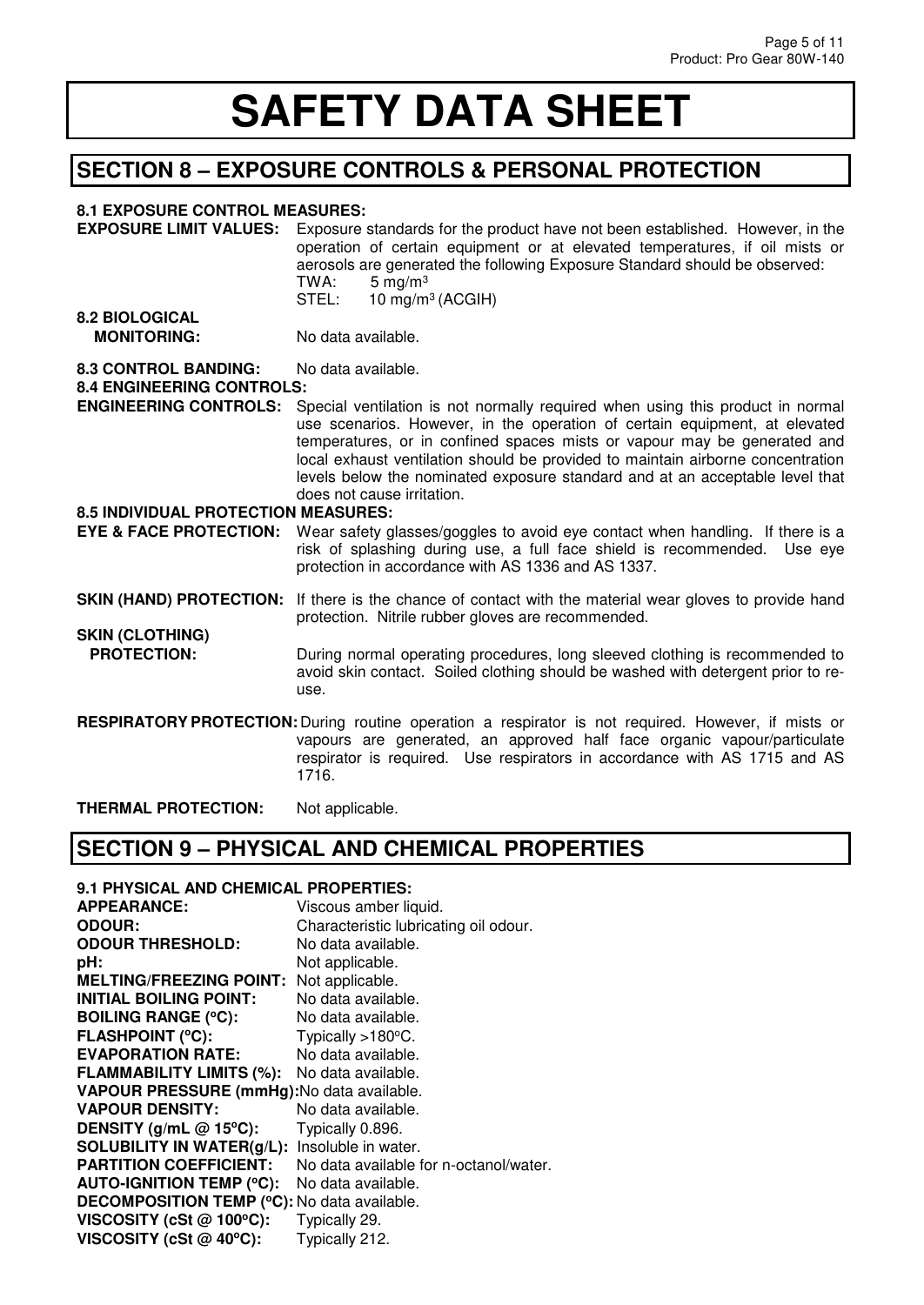# **SECTION 10 – STABILITY AND REACTIVITY**

| <b>10.1 REACTIVITY:</b>                                       | The product does not pose any further reactivity hazards other than those listed<br>in the following sub-sections.                                                                                 |
|---------------------------------------------------------------|----------------------------------------------------------------------------------------------------------------------------------------------------------------------------------------------------|
| <b>10.2 CHEMICAL STABILITY:</b><br><b>10.3 POSSIBILITY OF</b> | Stable under recommended storage and handling conditions (see section 7).                                                                                                                          |
| <b>HAZARDOUS REACTIONS:</b>                                   | Keep away from strong oxidising agents, such as strong acids, chlorates,<br>nitrates and peroxides. Hazardous polymerisation does not occur.                                                       |
|                                                               | 10.4 CONDITIONS TO AVOID: Observe the usual precautionary measures for handling chemicals. Do not heat<br>the container or leave the container open when not in use. Avoid sources of<br>ignition. |
| <b>10.5 INCOMPATIBLE</b>                                      |                                                                                                                                                                                                    |
| <b>MATERIALS:</b>                                             | Strong oxidising agents including concentrated acids.                                                                                                                                              |
| <b>10.6 HAZARDOUS DECOMPOSITION</b>                           |                                                                                                                                                                                                    |
| <b>PRODUCTS:</b>                                              | Hazardous decomposition products are not expected to form during normal<br>storage requirements. See Section 5.2 for Hazardous Combustion products.                                                |

## **SECTION 11 – TOXICOLOGICAL INFORMATION**

#### **11.1 INFORMATION ON TOXICOLOGICAL EFFECTS:**

The product is a mixture and test data is not available for the product as a whole.

#### **Alkyl phosphonate**

Oral - LD<sub>50</sub> (Rat): 3200 mg/kg Dermal -  $LD_{50}$  (Rabbit): 5000 mg/kg Inhalation - LC<sub>50</sub> (Rat, vapour, 1 hour): >22 mg/l

**11.2 SWALLOWED:** This product is expected to have a low order of toxicity associated with it when ingested. It contains components that are rated as Harmful if swallowed, however these are present at amounts well below the Concentration cut-off levels. The product may cause slight irritation to the mouth, throat and digestive tract. During normal usage ingestion should not be a means of exposure. **11.3 SKIN CORROSION/**

**IRRITATION:** This product is not expected to exhibit Dermal Corrosivity/Irritation based on the available data and the known hazards of the components. May be mildly irritating to the skin. This product contains components that are rated as Causes skin irritation, Toxic in contact with skin and Causes severe skin burns, however these are all present at amounts well below the Concentration cut-off levels. Correct handling procedures incorporating appropriate protective clothing and gloves should minimise the risk of skin irritation. People with pre-existing skin conditions, such as dermatitis, should take extreme care so as not to exacerbate the condition.

# **11.4 SERIOUS EYE DAMAGE/**

This product is not expected to exhibit Eye Irritation or Serious Damage/ Corrosivity based on the available data and the known hazards of the components according to the additive package manufacturer. May be mildly irritating to the eyes. Symptoms may include localised burning, redness and tearing. This product contains components that are rated as Causes serious eye irritation and Causes severe eye damage, however tests conducted by the additive package manufacturer, indicate that they are present in the product at amounts below the Concentration cut-off levels where the product would expect to be rated. Correct handling procedures incorporating appropriate eye protection should minimise the risk of eye irritation.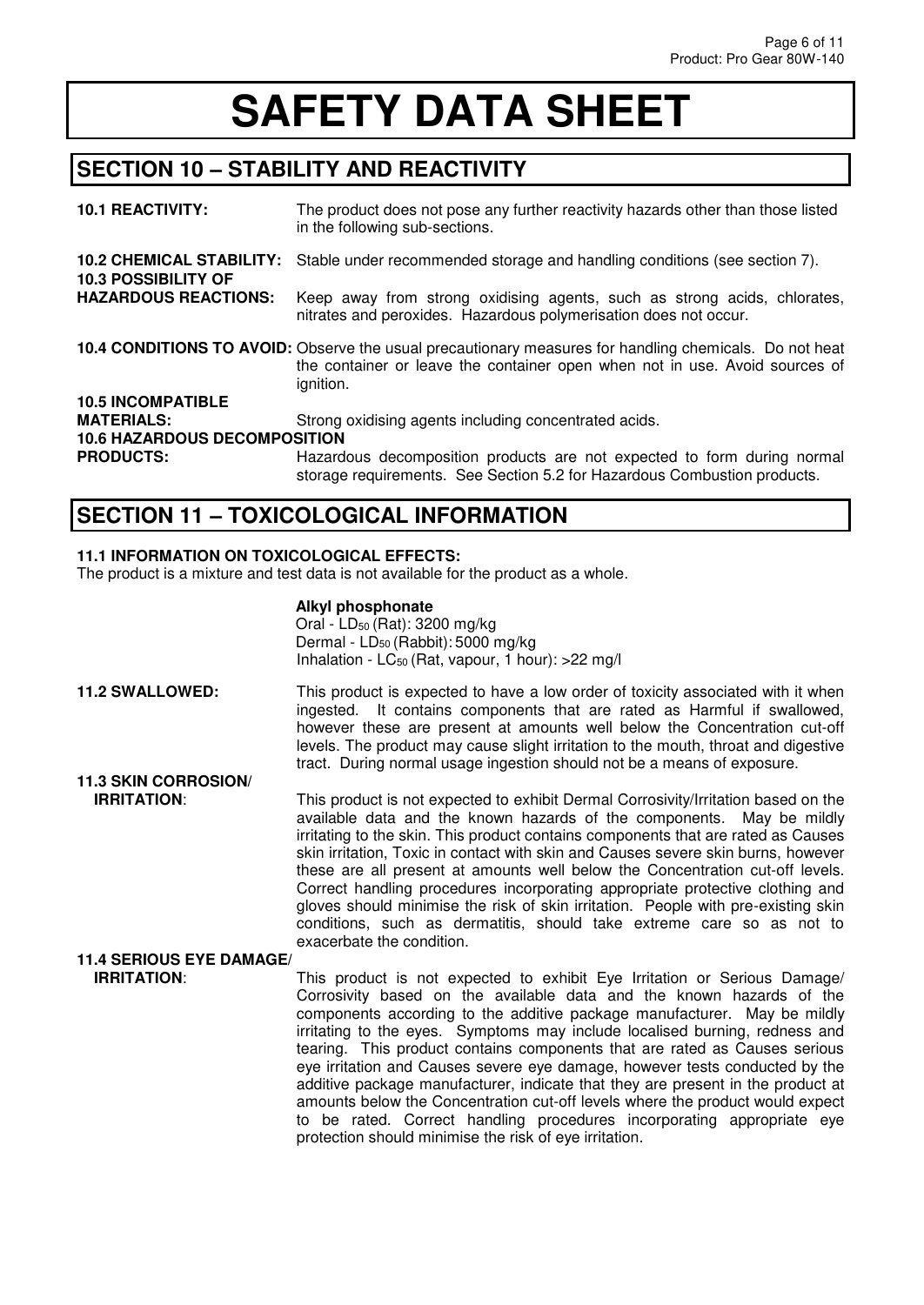## **SECTION 11 – TOXICOLOGICAL INFORMATION Continued**

#### **11.5 RESPIRATORY OR**

| <b>SKIN SENSITISATION:</b> | This product is not expected to be a skin sensitiser based on the available data<br>and the known hazards of the components. The product contains a C12-14-tert-   |
|----------------------------|--------------------------------------------------------------------------------------------------------------------------------------------------------------------|
|                            | alkyl Amines component. This is rated as May cause an allergic skin reaction,                                                                                      |
|                            | however it is present at <1% in the final product. This product is not expected to<br>be a respiratory tract sensitiser, based on the available data and the known |
|                            | hazards of the components.                                                                                                                                         |
| <b>11.6 GERM CELL</b>      |                                                                                                                                                                    |

#### **MUTAGENICITY:** This product is not expected to be mutagenic based on the available data and the known hazards of the components.

**11.7 CARCINOGENICITY:** This product is not expected to be a carcinogen based on the available data and the known hazards of the components. Long term animal experiments have shown that any health risks are associated with the level of aromatic and polycyclic constituents in the product. These constituents are removed during the manufacturing process to a level at which no health risks are expected as a result of normal handling. Representative testing of the Base Oils used to manufacture lubricants shows that they pass IP-346.

#### **11.8 REPRODUCTIVE**  This product is not expected to be a reproductive hazard based on the available data and the known hazards of the components.

#### **11.9 SPECIFIC TARGET ORGAN TOXICITY (STOT) -**

 **SINGLE EXPOSURE:** This product is not expected to cause organ damage from a single exposure, based on the available data and the known hazards of the components. This product is not expected to pose an irritation hazard at ambient temperature or under normal handling conditions. Not classified as a respiratory irritant, however inhalation of vapours or mist (generated at elevated temperatures or by mechanical action) may cause irritation to the nose, throat and respiratory system. This product contains a component that is rated as May cause respiratory irritation, however this is present at amounts well below the Concentration cut-off levels.

#### **11.10 SPECIFIC TARGET ORGAN TOXICITY (STOT) -**

- **REPEATED EXPOSURE:** This product is not expected to cause organ damage from prolonged or repeated exposure based on the available data and the known hazards of the components. This product contains a component that is rated as May cause damage to organs through prolonged or repeated exposure, however this is present at amounts well below the Concentration cut-off levels.
- **11.11 ASPIRATION HAZARD:** This product is not expected to be an aspiration hazard, based on the available data and the known hazards of the components. However, as the product is hydrocarbon based, if vomiting has occurred after ingestion, the patient should be monitored for adverse effects.
- **11.12 OTHER INFORMATION:** Used oils may contain harmful impurities that can accumulate during usage. Due to the use of oils in different types of equipment the types of impurities that accumulate during its usage are unknown. Therefore, all used oils should be handled with caution and skin contact should be avoided by wearing suitable gloves, such as those made of nitrile rubber.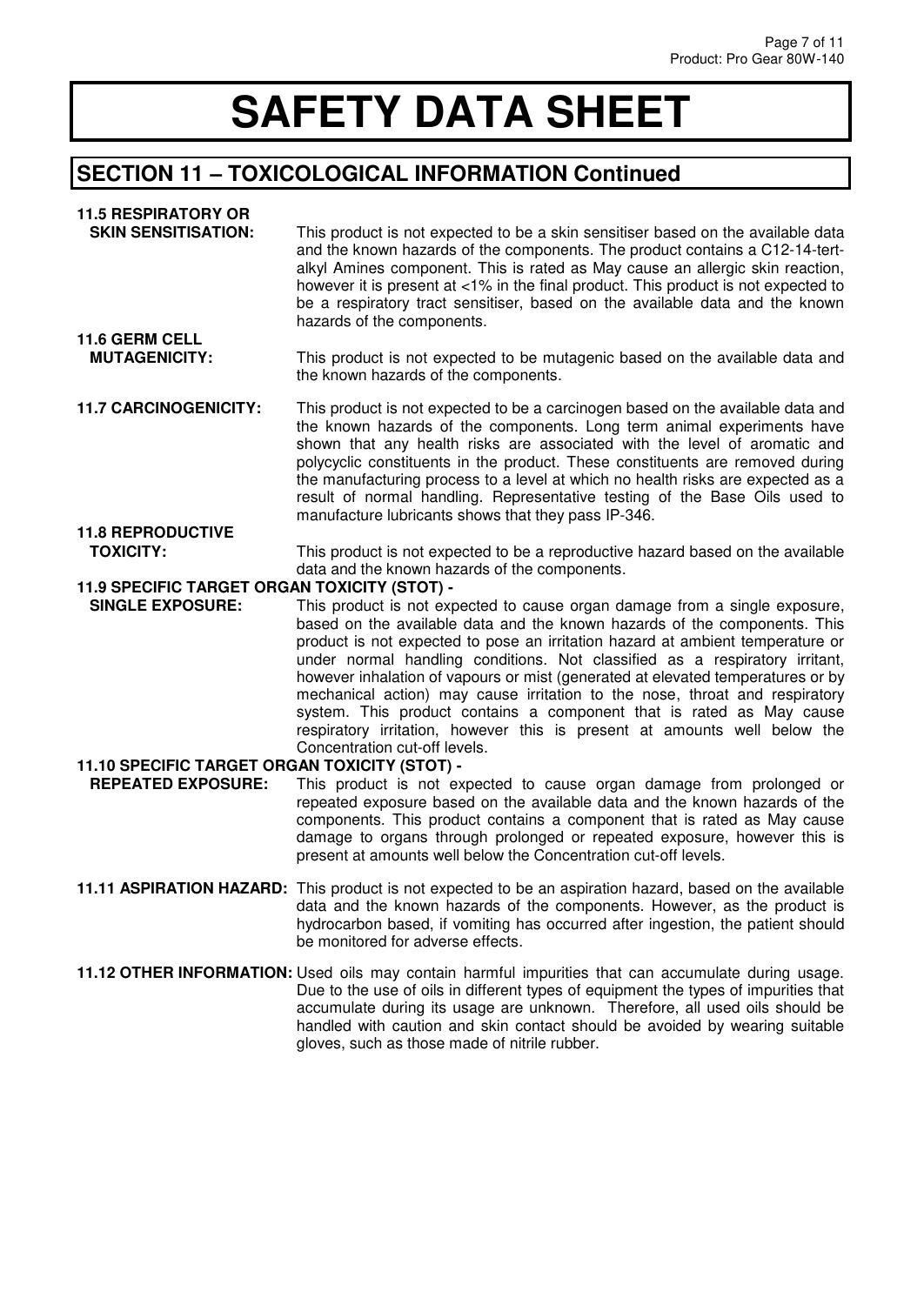### **SECTION 12 – ECOLOGICAL INFORMATION**

| <b>12.1 ECOTOXICITY:</b>      | There is no data available for the product as a whole. Some of the components<br>have been rated as Very toxic to aquatic life with long lasting effects and<br>Harmful to aquatic life with long lasting effects. Based upon the nominated<br>values the product is expected to be rated as Harmful to aquatic life with long<br>lasting effects.                                                         |
|-------------------------------|------------------------------------------------------------------------------------------------------------------------------------------------------------------------------------------------------------------------------------------------------------------------------------------------------------------------------------------------------------------------------------------------------------|
| <b>12.2 PERSISTENCE &amp;</b> |                                                                                                                                                                                                                                                                                                                                                                                                            |
| <b>DEGRADABILITY:</b>         | Based on the available data and the known hazards of the components and<br>similar products the product is not expected to be readily biodegradable. Major<br>constituents are expected to be inherently biodegradable, however the product<br>contains components that may persist in the environment.                                                                                                    |
| <b>12.3 BIOACCUMULATIVE</b>   |                                                                                                                                                                                                                                                                                                                                                                                                            |
| <b>POTENTIAL:</b>             | No information is available.                                                                                                                                                                                                                                                                                                                                                                               |
| <b>12.4 MOBILITY IN SOIL:</b> | If the product enters soil, based upon similar products it is expected that it will<br>adsorb onto soil particles and will not be mobile.                                                                                                                                                                                                                                                                  |
| <b>12.5 OTHER ADVERSE</b>     |                                                                                                                                                                                                                                                                                                                                                                                                            |
| <b>EFFECTS:</b>               | Based on the available data and the known hazards of the components and<br>similar products the product is not expected to have ozone depletion potential,<br>photochemical ozone creation potential or global warming potential. The product<br>is a mixture of non-volatile components, which are not expected to be released<br>to the air in any significant amounts. The product will float on water. |

### **SECTION 13 – DISPOSAL CONSIDERATIONS**

# **13.1 DISPOSAL METHODS:**

The product should not be released to the environment, so any unused material should be recycled wherever possible or be disposed of as hazardous waste at an appropriate collection depot. If this is not possible, the product is suitable for burning in an enclosed burner where it can be used as a fuel source. The product is also suitable for incineration at very high temperatures to prevent formation of undesirable combustion products. Spilled product that cannot be recovered should be absorbed and then shovelled into a suitable waste container, such as a plastic drum and then be treated as a solid waste. Follow Government regulations for disposal of such waste. Do not mix new or used lubricating oils with solvents, brake fluids or coolants when disposing. All unused, waste or spilled product must be taken for recycling or disposal by suitably licensed contractors in accordance with Government regulations.

**CONTAINERS:** Empty containers may contain residual oil. They should be completely drained and then stored until reconditioned or disposed of. Empty drums should be taken for recycling or disposal through suitably licensed contractors in accordance with Government regulations. Where the containers are of metal construction they should not be pressurised, cut by a grinder, welded, brazed, soldered, drilled or exposed to heat, flames or other sources of ignition. Closed metal containers when exposed to such conditions/treatment may explode causing serious injury or death.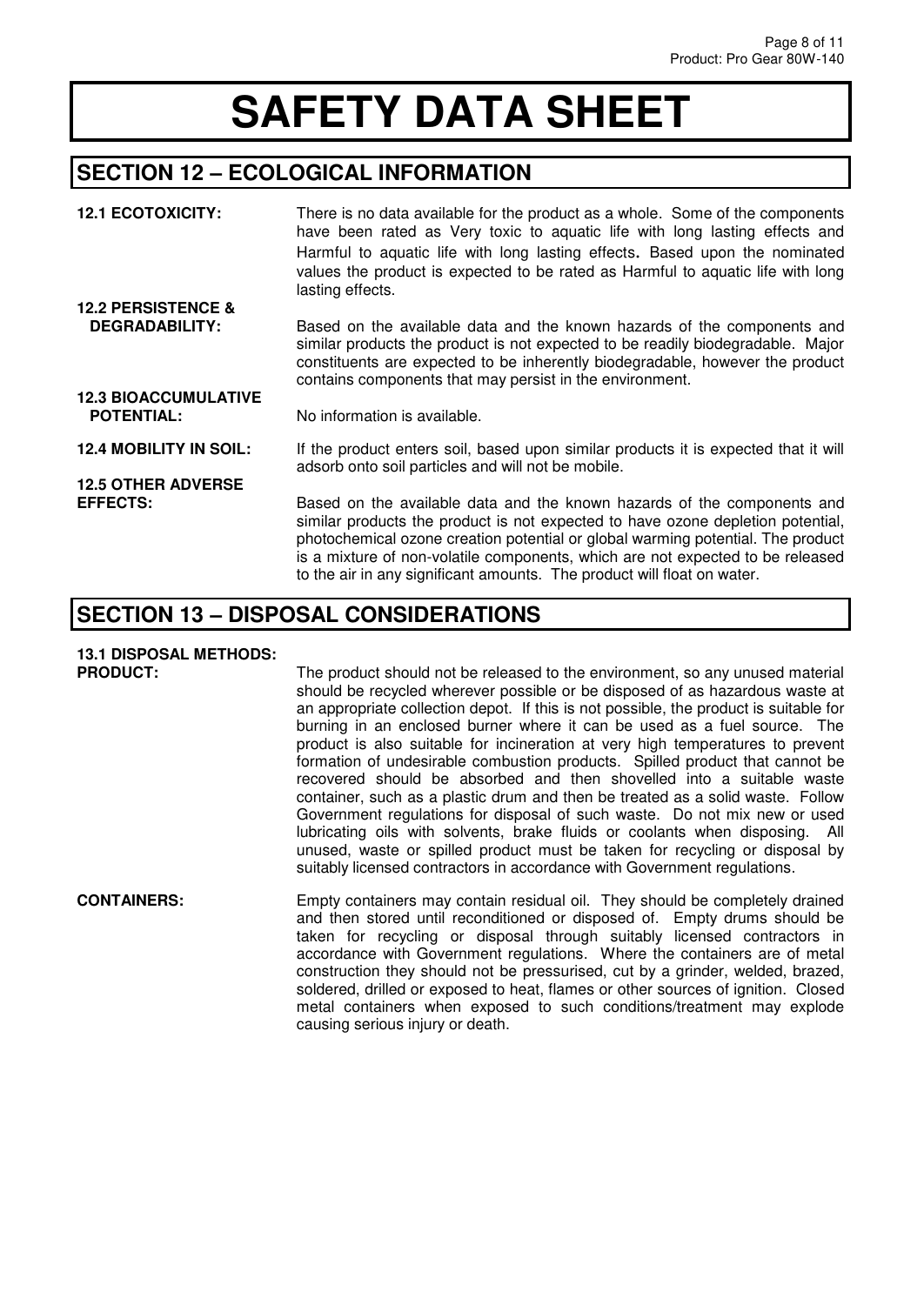### **SECTION 14 – TRANSPORT INFORMATION**

This product is not regulated for land, sea or air transportation. (HS Code: 2710.19.91)

| 14.1 LAND (ADG Code):      |                |
|----------------------------|----------------|
| <b>UN NUMBER:</b>          | Not applicable |
| <b>UN PROPER SHIPPING</b>  |                |
| <b>NAME:</b>               | Not applicable |
| <b>TRANSPORT HAZARD</b>    |                |
| CLASS(ES):                 | Not applicable |
| <b>PACKAGING GROUP:</b>    | Not applicable |
| <b>ENVIRONMENTAL</b>       |                |
| <b>HAZARDS:</b>            | Not applicable |
| <b>SPECIAL PRECAUTIONS</b> |                |
| <b>FOR USER:</b>           | Not applicable |
| <b>HAZCHEM CODE:</b>       | Not applicable |
|                            |                |
| 14.2 SEA (IMDG):           |                |
| <b>UN NUMBER:</b>          | Not applicable |
| <b>UN PROPER SHIPPING</b>  |                |
| <b>NAME:</b>               | Not applicable |
| <b>TRANSPORT HAZARD</b>    |                |
| CLASS(ES):                 | Not applicable |
| <b>PACKAGING GROUP:</b>    | Not applicable |
| <b>ENVIRONMENTAL</b>       |                |
| <b>HAZARDS:</b>            | Not applicable |
| <b>SPECIAL PRECAUTIONS</b> |                |
| <b>FOR USER:</b>           | Not applicable |
| 14.3 AIR (IATA):           |                |
| <b>UN NUMBER:</b>          | Not applicable |
| UN PROPER SHIPPING         |                |
| <b>NAME:</b>               | Not applicable |
| <b>TRANSPORT HAZARD</b>    |                |
| CLASS(ES):                 | Not applicable |
| <b>PACKAGING GROUP:</b>    | Not applicable |
| <b>ENVIRONMENTAL</b>       |                |
| <b>HAZARDS:</b>            | Not applicable |
| <b>SPECIAL PRECAUTIONS</b> |                |
| <b>FOR USER:</b>           | Not applicable |
|                            |                |

### **SECTION 15 – REGULATORY INFORMATION**

**15.1 SAFETY, HEALTH AND ENVIRONMENTAL REGULATIONS: APPLICABLE REGULATIONS: SUSMP:** Not scheduled.<br> **AICS:** All ingredients and All ingredients are on the AICS List. **MONTREAL PROTOCOL:** Not applicable to this product. **STOCKHOLM CONVENTION:** Not applicable to this product. **ROTTERDAM CONVENTION:** Not applicable to this product. **BASEL CONVENTION:** Not applicable to this product. **INTERNATIONAL CONVENTION FOR THE PREVENTION OF POLLUTION FROM SHIPS (MARPOL):** Not determined. **SHIPS (MARPOL):**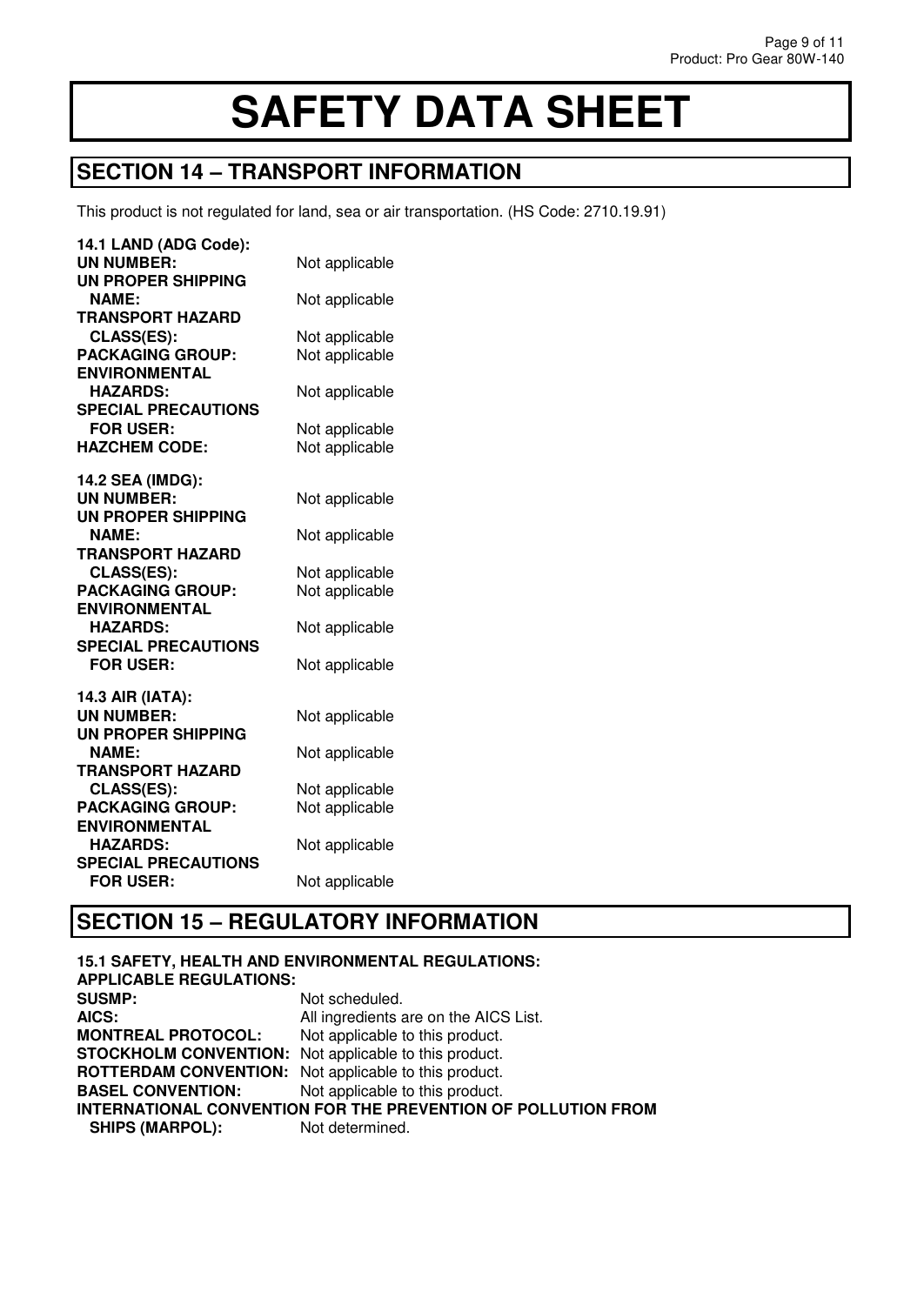## **SECTION 15 – REGULATORY INFORMATION Continued**

#### **OTHER REGULATORY INFORMATION:**

#### **GHS CLASSIFICATION HAZARD CLASS & CATEGORY**

 **AND HAZARD STATEMENT:** Acute Toxicity - Oral Category 4; H302 - Harmful if swallowed. Aspiration Hazard Category 1; H304 - May be fatal if swallowed and enters airway. Acute Toxicity - Dermal Category 3; H311 - Toxic in contact with skin. Acute Toxicity - Dermal Category 4; H312 - Harmful in contact with skin. Skin Corrosion/Irritation Category 1B; H314 - Causes severe skin burns and eye damage. Skin Corrosion/Irritation Category 2; H315 - Causes skin irritation. Sensitisation - Skin Category 1; H317 - May cause an allergic skin reaction. Serious Eye Damage/Irritation Category 1; H318 - Causes serious eye damage. Serious Eye Damage/Irritation Category 2A; H319 - Causes serious eye irritation. Acute Toxicity - Inhalation Category 2; H330 - Fatal if inhaled. Specific Target Organ Toxicity (Single Exposure) Category 3; H335 - May cause respiratory irritation. Specific Target Organ Toxicity (Repeated Exposure) Category 2; H373 - May cause damage to organs through prolonged or repeated exposure. Chronic Aquatic Toxicity Category 1; H410 - Very toxic to aquatic life with long lasting effects. Chronic Aquatic Toxicity Category 3; H412 - Harmful to aquatic life with long lasting effects. **HSNO APPROVAL NUMBER:** HSR002605.

**HSNO GROUP TITLE:** Lubricants (Low Hazard) Group Standard 2006

### **SECTION 16 – ANY OTHER RELEVANT INFORMATION**

#### **SDS INFORMATION:**

**Date of SDS Preparation:** 8<sup>th</sup> May 2017<br>**REVISION CHANGES:** Changes to i **Revision: 1.0** Changes to product formulation. Changes in Sections 2, 3, 4, 5, 9, 11, 12, 14, 15 and 16. **ACRONYMS:**  SUSMP Standard for the Uniform Scheduling of Medicines and Poisons<br>CAS Number Chemical Abstracts Service Begistry Number Chemical Abstracts Service Registry Number

| <b>EINECS</b>       | European Inventory of Existing Commercial Chemical Substances                              |
|---------------------|--------------------------------------------------------------------------------------------|
| <b>UN Number</b>    | United Nations Number                                                                      |
| <b>OSHA</b>         | Occupational Safety and Health Administration                                              |
| ACGIH               | American Conference of Governmental Industrial Hygienists                                  |
| HSE-WEL             | Health and Safety Executive - Workplace Exposure Limit                                     |
| EH40                | EH40/2005 Workplace Exposure Limits                                                        |
| <b>IMDG</b>         | International Maritime Dangerous Goods                                                     |
| IATA                | International Air Transport Association                                                    |
| <b>IUCLID</b>       | International Uniform Chemical Information Database                                        |
| <b>RTECS</b>        | Registry of Toxic Effects of Chemical Substances                                           |
| % $W/W$             | Percent weight for weight                                                                  |
| <b>OECD</b>         | Organisation for Economic Co-Operation and Development                                     |
| ADG Code            | Australian Code for the Transport of Dangerous Goods by Road and Rail                      |
| <b>HAZCHEM Code</b> | Emergency action code of numbers and letters which gives information to emergency services |
| <b>NOHSC</b>        | National Occupational Health and Safety Commission                                         |
| <b>NICNAS</b>       | National Industrial Chemicals Notification & Assessment Scheme                             |
| <b>IMAP</b>         | <b>Inventory Multi-Tiered Assessment and Prioritisation</b>                                |
| <b>AICS</b>         | Australian Inventory of Chemical Substances                                                |
| TWA                 | Time-Weighted Average                                                                      |
| <b>STEL</b>         | Short Term Exposure Limit                                                                  |
| <b>HSNO</b>         | Hazardous Substances and New Organisms Act 1996                                            |